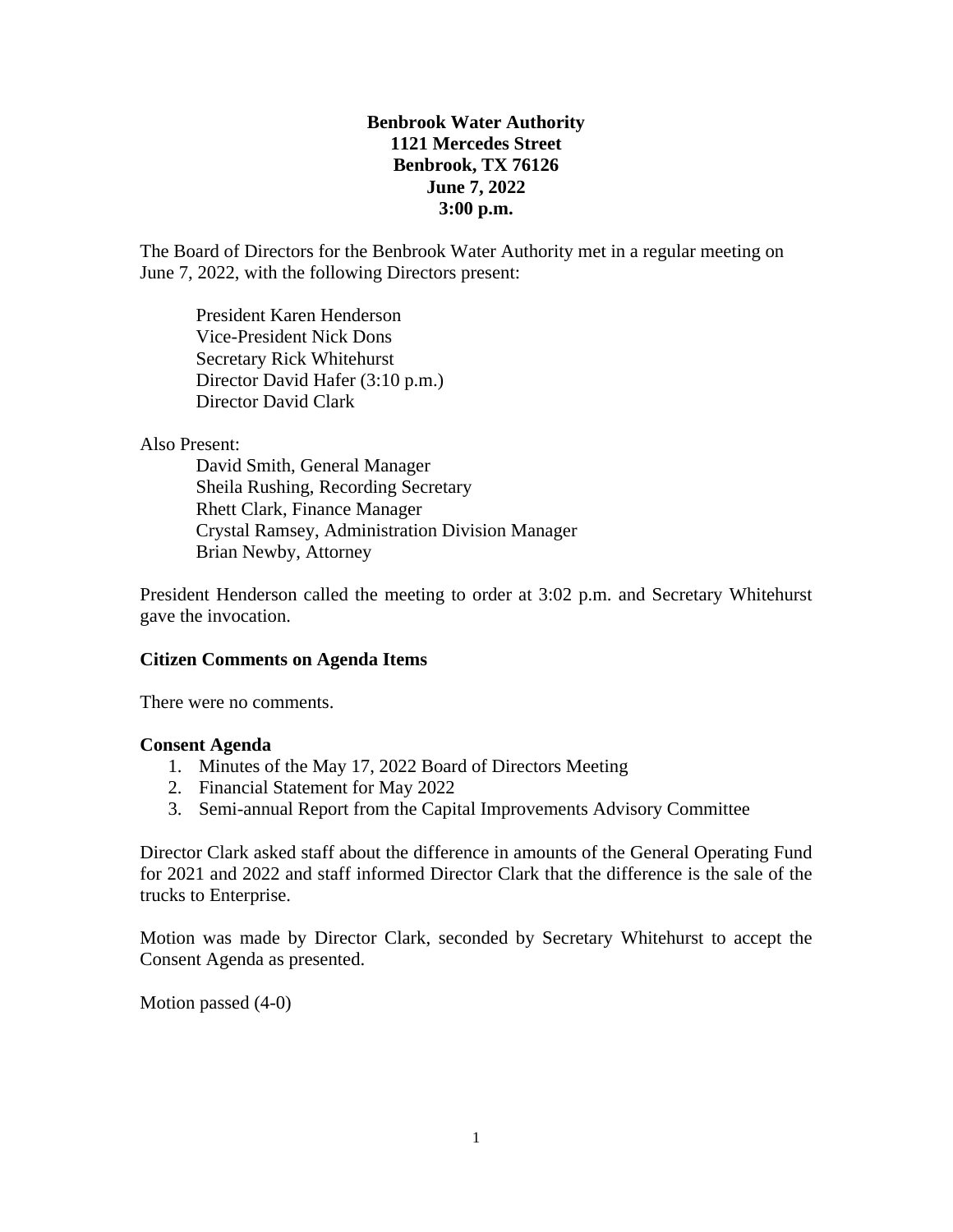## **General Manager Reports and Updates**

Mr. Smith gave a brief report on the following:

- 1. Depository Service Contract
- 2. South Elevated Tank Site Clearing
- 3. Team Pressure Plane Expansion
- 4. AWWA Annual Conference and Exposition (ACE 2022)

## **New Business**

1. Consider And Approve Standard Agreement For Professional Services With Freese & Nichols For Project 2022-114 (South Benbrook Water Mains)

BWA negotiated a SAPES with Freese & Nichols Inc., for Project 2022-114 and the scope of work includes survey services, geotechnical engineering services and other professional engineering services associated with design, bid and construction phases of the project. In addition, preparation of easement documents has been included in the scope of services. The total not to exceed fee proposed for all services is \$403,029.

Motion was made by Director Clark, seconded by Secretary Whitehurst to approve the Standard Agreement for Professional Engineering Services for Project 2022-114 with Freese & Nichols, Inc. for a total not to exceed fee of \$403,029 as presented.

Motion passed (5-0)

2. Consider And Possibly Approve The Expenditure Of \$26,000 For Leak Detection Services To Be Provided By ASTERRA

Mr. Smith made a brief presentation on key points of the process ASTERRA uses to detect leaks.

- 1. ASTERRA utilizes imagery obtained through synthetic aperture radar (SAR) equipment mounted on a satellite.
- 2. Technology utilizing a proprietary algorithm can detect soil moisture (below ground) resulting from treated water leaks.
- 3. After the algorithm is applied to the imagery, the vendor can prepare mapping and report providing information on leak target areas that may warrant a closer look.
- 4. Based on results of analysis and report, on-the-ground leak detection crew is deployed to pinpoint leaks that may be exposed and repaired.

After a brief discussion, motion was made by Vice-President Dons, seconded by Secretary Whitehurst to approve the expenditure of \$26,000 for water system survey and leak detection services to be provided by ASTERRA.

Motion passed (5-0)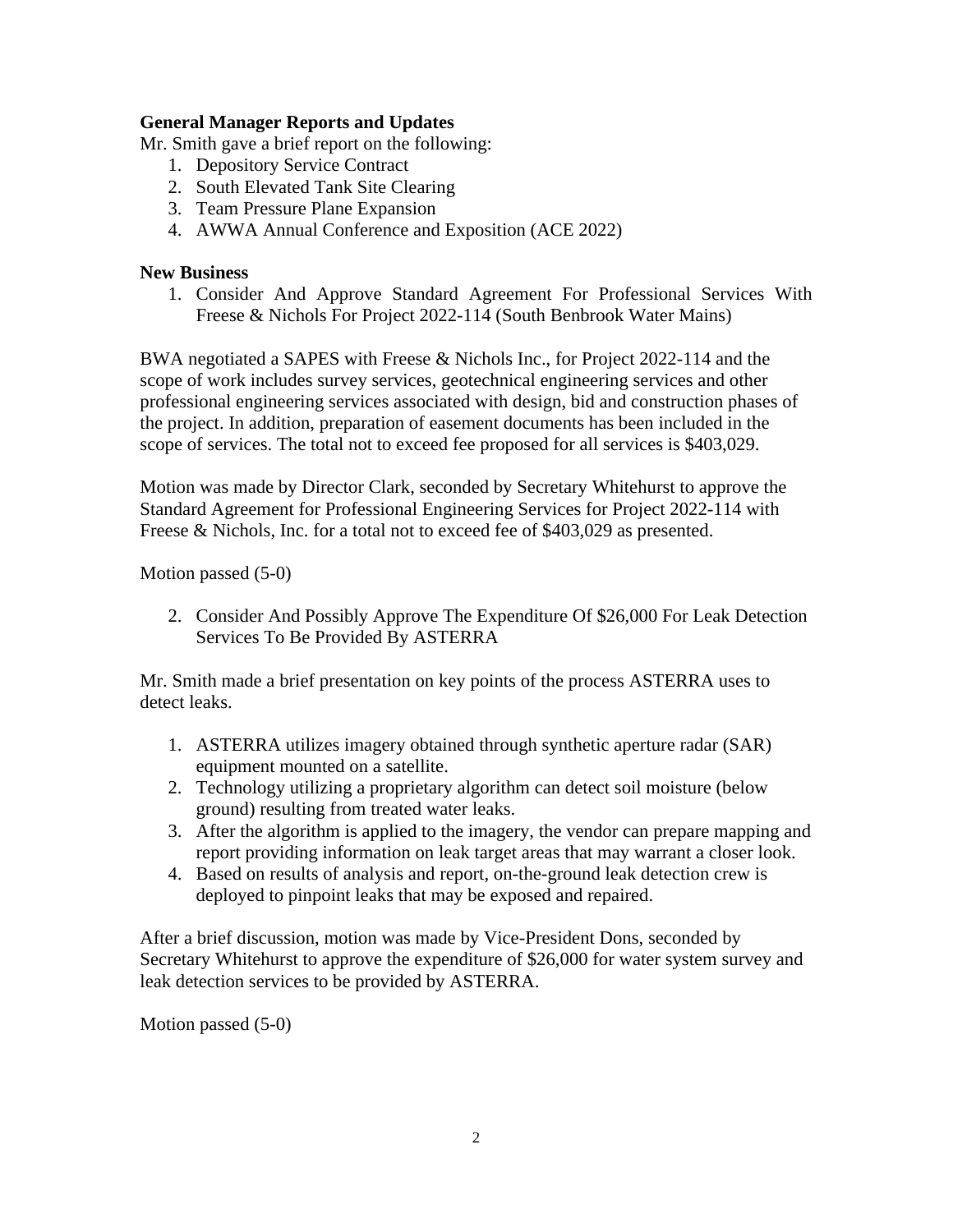3. Consider And Possibly Approve Emergency Response / Mutual Aid Agreement With The City Of Benbrook.

Mr. Newby stated as authorized by Chapter 791, Texas Government Code (Interlocal Cooperation Act) and Chapter 418, Texas Government Code (Texas Disaster Act of 1975), the proposed mutual aid agreement between Benbrook Water Authority and the City of Benbrook will enable the parties to leverage the emergency response capabilities of both participating entities. The agreement may be activated in the event of:

(1) a declaration of a local, state of disaster; or

(2) the finding of a state of civil emergency; or

(3) a request by the governing body of a party in anticipation of a local, state of disaster.

After some discussion, motion was made by Secretary Whitehurst, seconded by Director Hafer to approve the mutual aid agreement for emergency response services with the City of Benbrook.

President Henderson stated it makes her happy that BWA and the City of Benbrook can work together on this.

Director Hafer noted that it might be worth President Henderson along with key members of the BWA staff to complete the ICS 100 and 400 training. This is training that can be done online and could be beneficial with regards to the Mutual Aid Agreement.

Motion passed (5-0)

#### **Request to Appear Before Board of Directors**

1. Branden Huddleston – Water leaks, documentation of repairs, and unknown charges.

Mr. Huddleston was not present.

#### **Public Comment**

There were no public comments.

#### **Director / Staff Comment**

There were no comments.